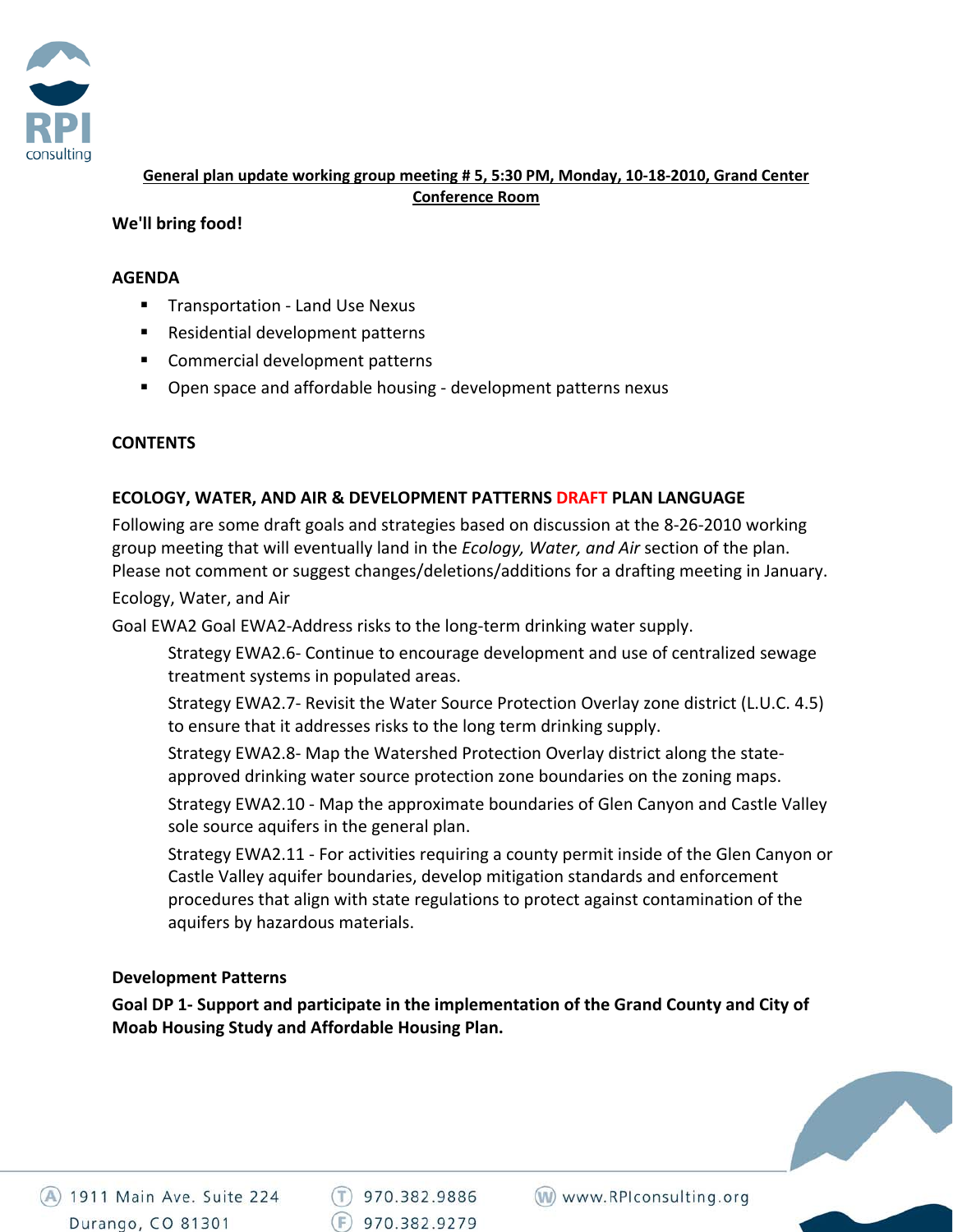**Strategy DP1.1** Increase density incentives for affordable housing in single family zone districts, the MFR Overlay zone district, the Highway Commercial zone district and other business zone districts.

**Strategy DP1.2 Align code definitions of affordable housing with the Grand County and City of Moab Housing Study and Affordable Housing Plan.**

**Strategy DP1.3 Only allow MFR zones if there is an affordable housing component to the project.** 

**Strategy DP1.4 Provide incentives to reclaim disturbed lands in the Spanish Valley bottom with affordable housing developments.**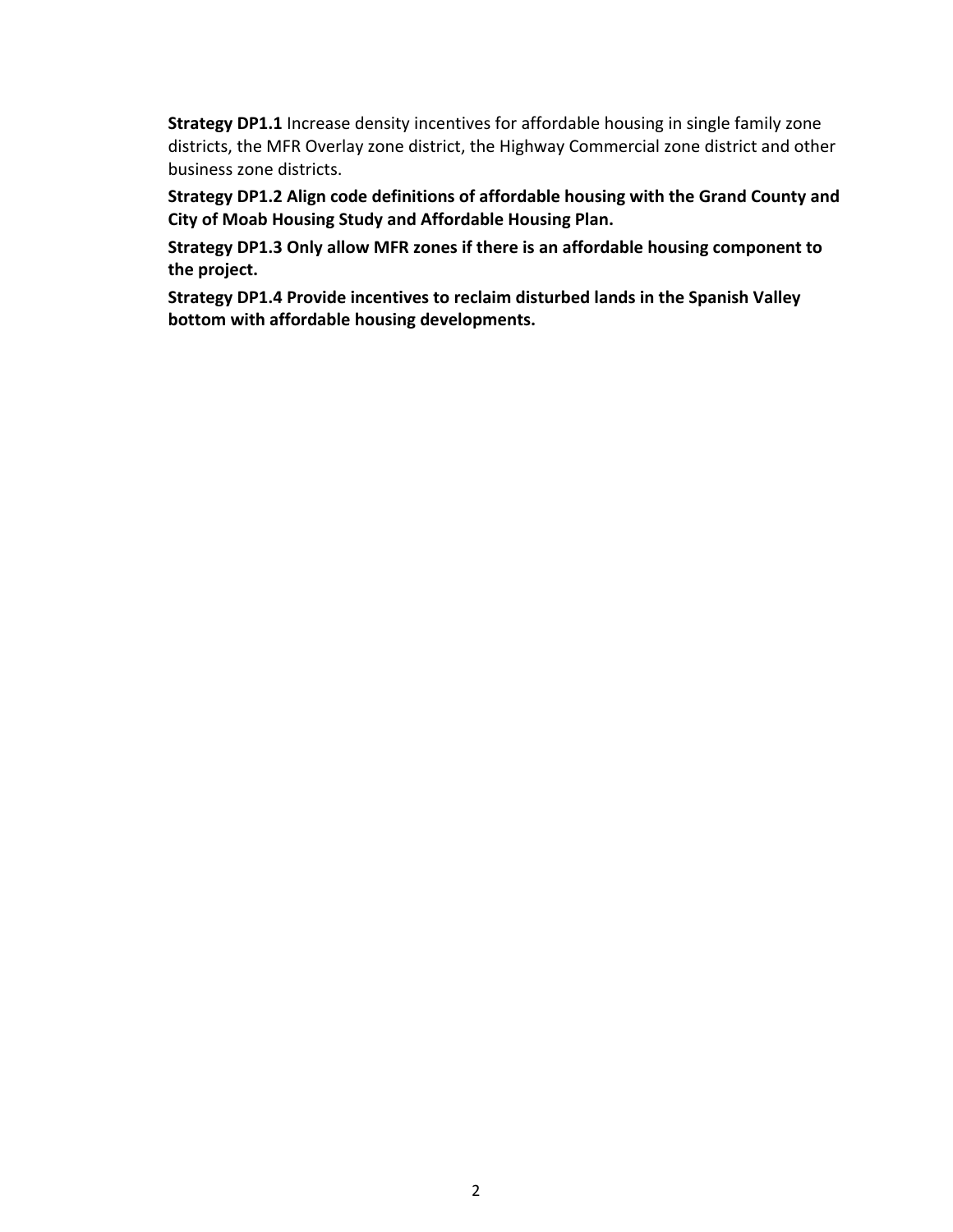# **TOPIC MATERIALS: TRANSPORTATION AND LAND USE NEXUS**

# **Vision for Transportation**

Rural roads are functional and safe for street‐legal motor vehicles. Rural roads are compatible with the rural setting with low speeds. Capital improvements focus on safety.

Roads in and near population and employment centers have biking lanes. As roads are redeveloped or added in and near population and employment centers, bike lanes are added to make roads safer for drivers and cyclists.

We will discuss in our meeting how land use and transportation are linked:



# **Vision for Development Patterns**

Development patterns are fiscally responsible. Moab and the other towns are the centers of activity and attract quality development in and near them. Focused growth areas are supported by new or enhanced infrastructure and the utilization of existing infrastructure.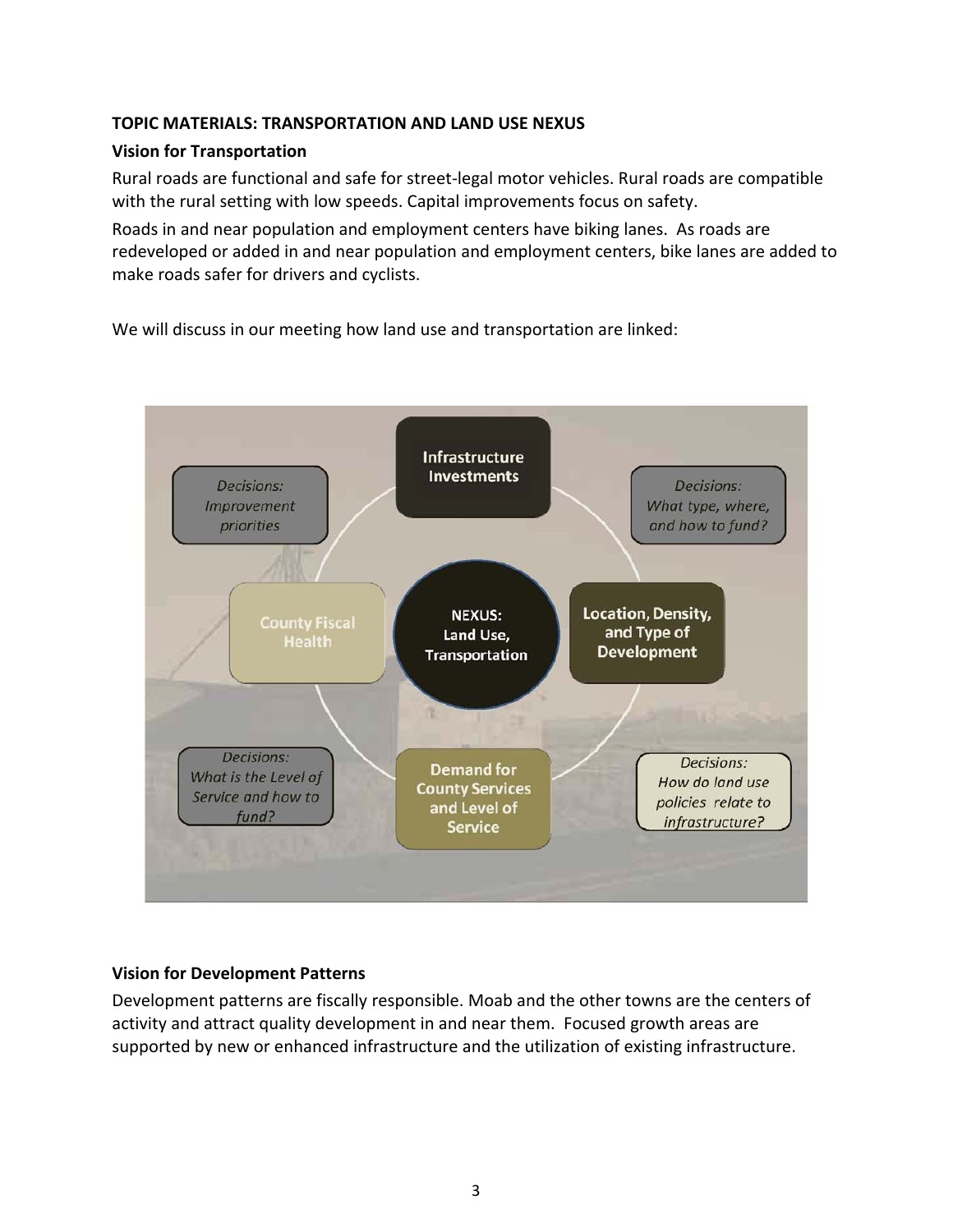Types of Improvements recommended in the 2008 Spanish Valley Transportation Plan

3‐5 Lanes for "Major Collectors"

 Spanish Valley Dr., Spanish Trail Rd., Murphy, Mill Cr. Dr., Intersection improvements E‐W connection improvements US 191 access management Trails and bike lanes

The Spanish Valley Transportation Plan is a reflection of development patterns that are underway in the Spanish Valley:

> 1 acre to ½ acre per unit zoning and multi family overaly +

> > Water and sewer in place

 $+$ 

Development potential in San Juan Co.

=

Urban‐like road improvement plan costing \$38 Million

RESIDENTIAL DEVELOPMENT PATTERNS ‐ TRANSPORTATION NEXUS

Consider some of this plan revision's direction on residential development patterns about focusing future density near Moab:

**"Strategy DP1.1 ‐** Increase density incentives for affordable housing in single family zone districts, the MFR Overlay zone district, the Highway Commercial zone district and other business zone districts."

**Vision**: Moab is the heart of the community.

Also consider the zoning that is in place today: The multi family overlay extends from San Jose Rd. to Moab. Also the single family large lot residential zone district (LLR) is 2 units per acre from Spanish Trail Rd. to Moab while the further-out rural residential (RR) zone district is 1 unit per acre.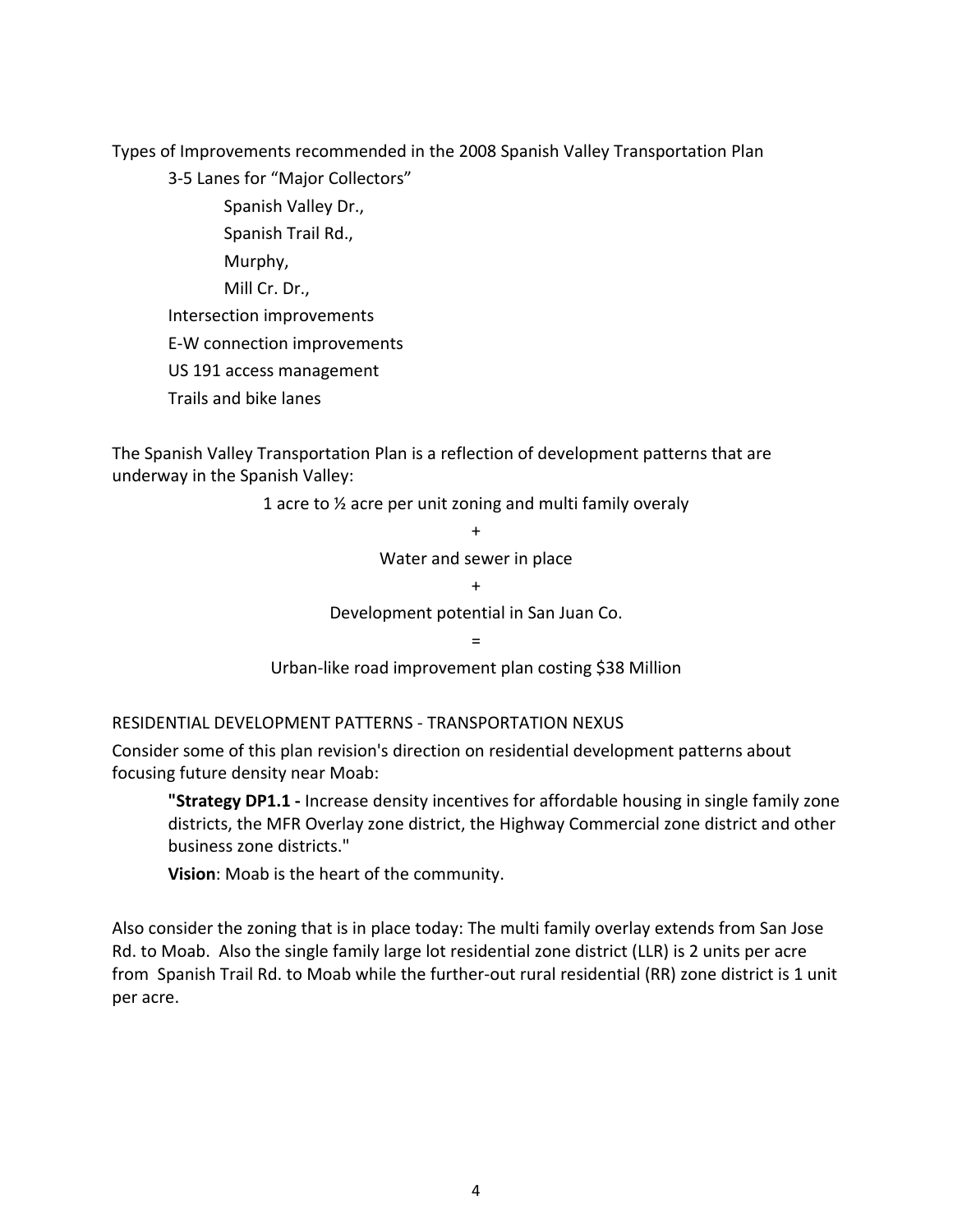

# Multi‐Family Residential Overlay and Zoning Map

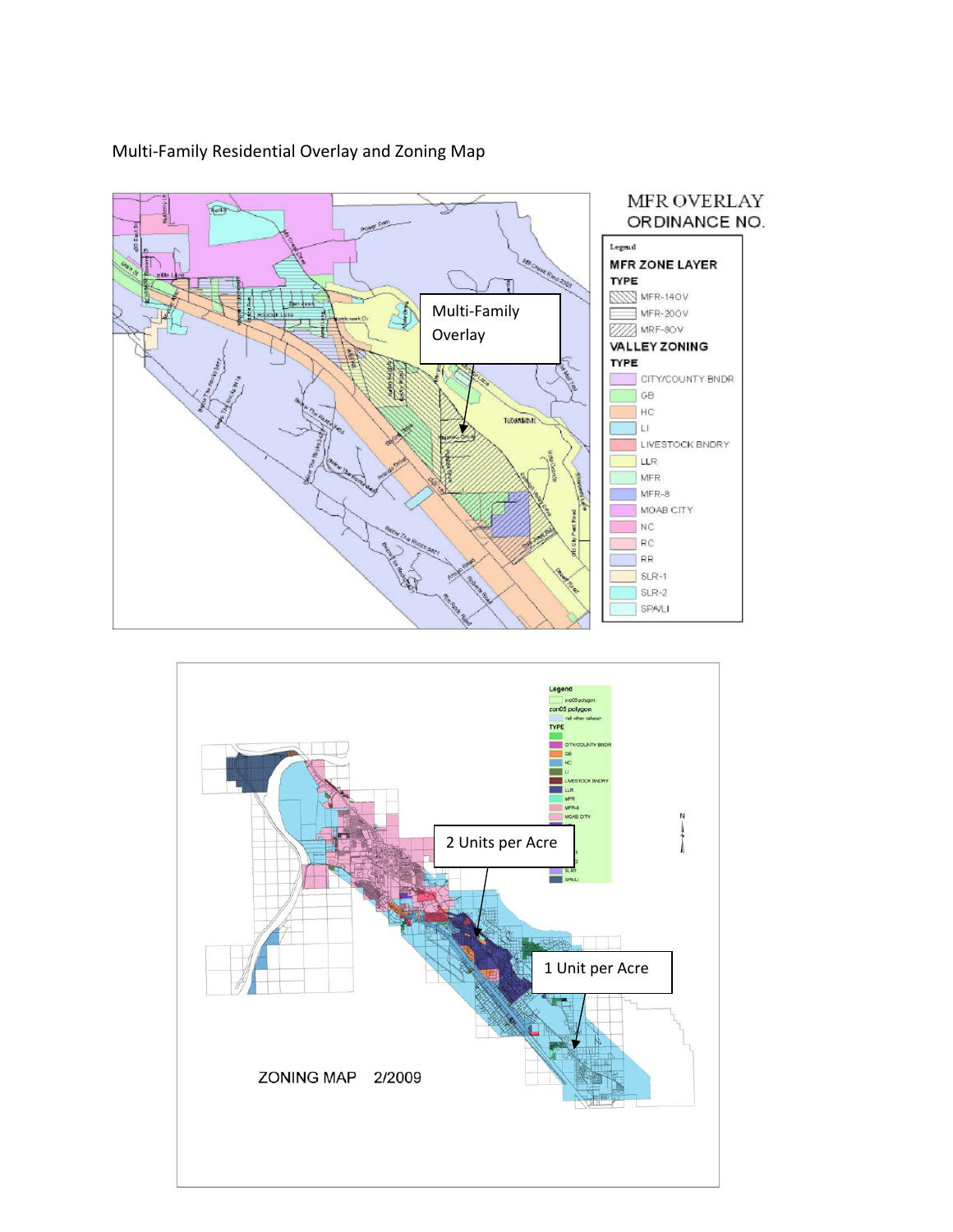#### **Questions for discussion**

Given these policies for more dense development near Moab, what are the priorities for road improvements?

Improve roads in densely zoned areas near Moab? Improve Spanish Valley Drive & Murphy from county line to Moab? Bike lanes? Improve dangerous intersections? E‐W connectors to US 191? Do we want an urban-like county road system? 4 Lane county roads by 2025?

Signalized intersections on county roads?

### COMMERCIAL DEVELOPMENT PATTERNS ‐ TRANSPORTATION NEXUS

First, review some of this plan revision's direction on commercial development patterns about focusing future density near Moab:

Increase density incentives for affordable housing in commercial zones.

Ensure an adequate supply land for job‐generating businesses and organizations.

Vision: Moab is the heart of the community.

Coordinate with municipalities on annexation.

The nexus between commercial land use is clear in the following:

E‐W connectors send traffic to highway, zoning puts traffic generating land uses on highway.

Full development of highway commercial and general business zone implies access management (frontage roads)

Highway commercial is linear & not pedestrian/bike friendly.

#### **Questions for Discussion**

Are there landscape character issues along highway commercial areas? Frontage roads = safer access, but what are the tradeoffs and concerns? Are the highway commercial areas and general business areas enough land for commercial uses?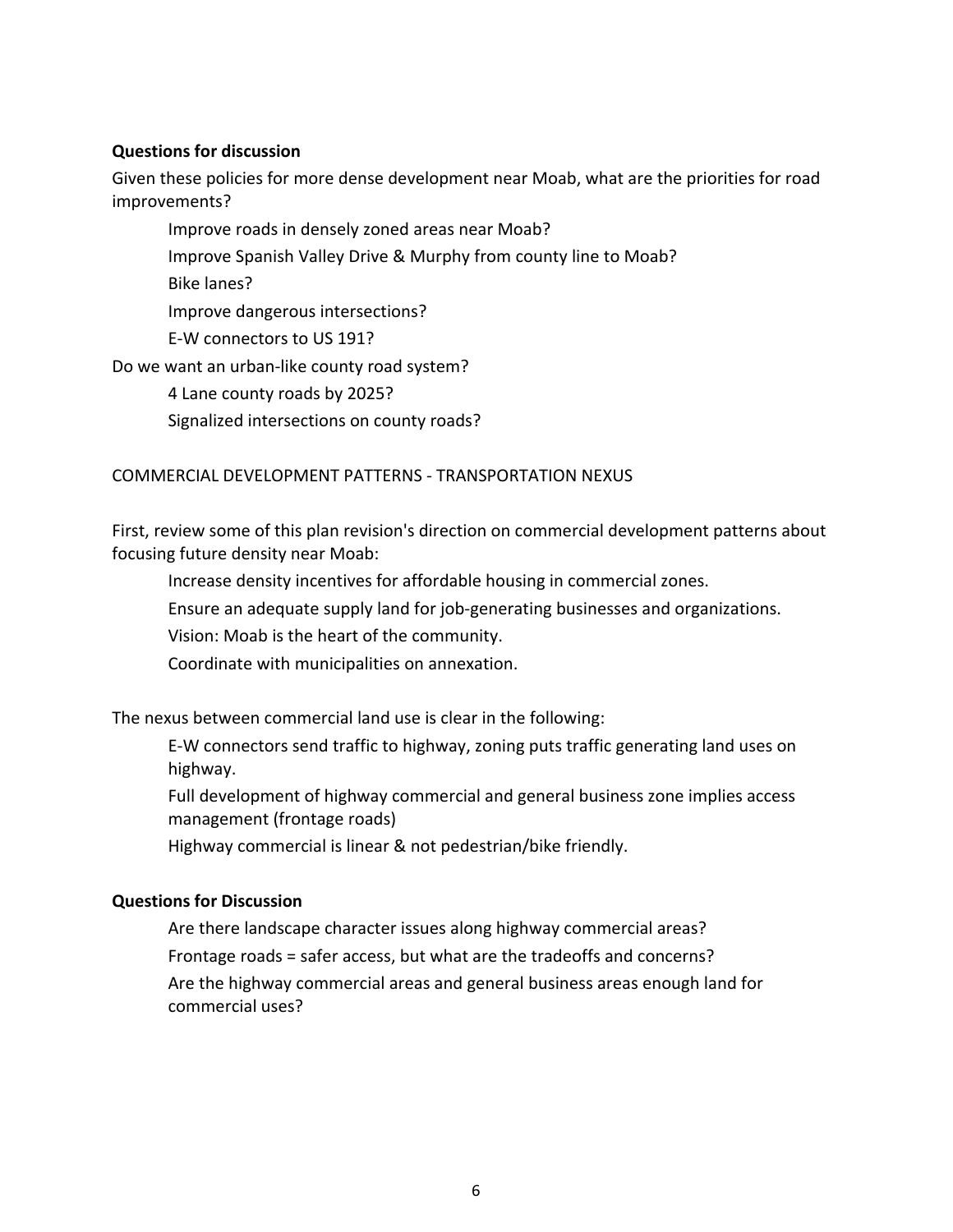Does the unincorporated county need additional locations for commercial development?

# AMENITIES FOR URBAN DENSITIES

Residential zoning calls requires and incents an open space set‐aside & 25% affordable units to achieve higher densities.

#### **Part I: Residential Districts** Sec. 5.4

#### $5.4.1$ **Residential Subdivision Types**

Three types of subdivisions are permitted in the interest of preserving rural character and promoting affordable housing, as follows.

# A. Conventional Subdivision

Conventional subdivision is a pattern of residential development that provides the majority of property owners with substantial yards on their own property. Conventional subdivisions are not required to have open space. exclusive of individual lots, unless there are constrained lands on site.

# **B.** Cluster Subdivision

Cluster subdivision trades smaller lot sizes (with smaller yards) for additional open space. Cluster subdivisions must provide a minimum of 30 percent open space, exclusive of individual lots; and a minimum of 25 percent of the housing units in the subdivision are restricted to affordable housing in accordance with the requirements of Section 5.4.3B.

# C. Conservation Subdivision

Conservation subdivision reduces lot sizes even further, in trade for substantial open space provision for the subdivision as a whole. Conservation subdivisions must provide a minimum of 50 percent open space, exclusive of individual lots; and a minimum of 25 percent of the housing units in the subdivision are restricted to affordable housing in accordance with the requirements of Section 5.4.3B.



Subdivision

# **Questions for discussion:**

What are the pros and cons of:

Non‐contiguous private open space

Vs.

Public open space for rec. use & trails?